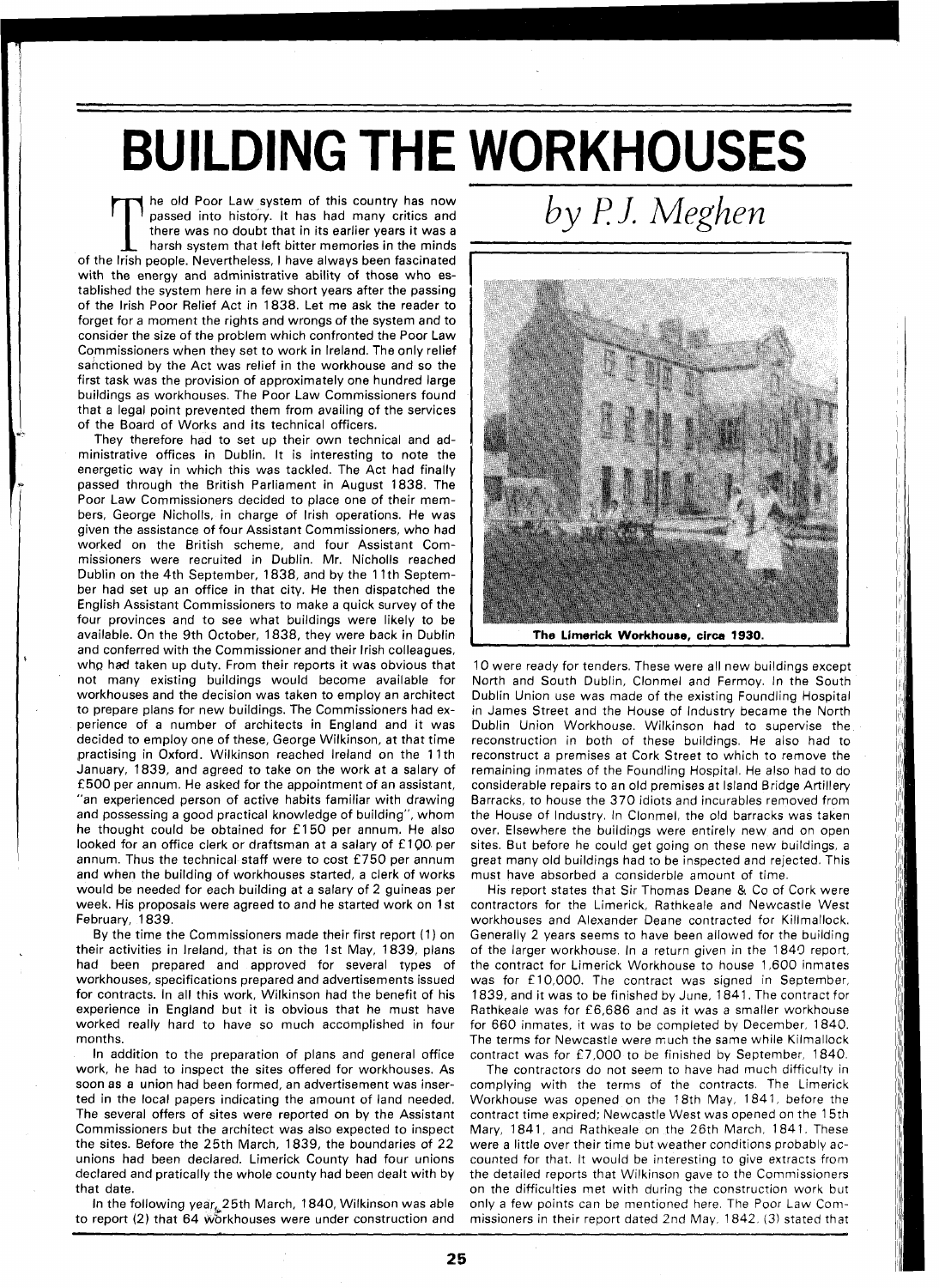$\alpha$ <sup> $\epsilon$ </sup> **pr** he th. ve  $\ln$ to Dr **as** th  $e<sub>x</sub>$ th w  $<sub>th</sub>$ </sub>  $O($ pε  $\mathbf{1}$ st re d ra  $C\acute{\epsilon}$  $C($ D)  $\mathbf{u}$  $\mathsf{r}$  $\mathbf{1}$  $\mathsf{w}$ in  $a$  $\mathsf{r}$  $\mathsf{h}$ 

h

 $\mathbf{T}$ 

 $\equiv$ 



 $\prod_{\mathcal{U}}$ haw was Stre won visit siste The the T man ing l my maa the pare Micl T Wal as I n oo whi~ **Stat** The rarir askt higt-Hen stay corr have schc one Cha A co left rou r the Non kno act ing C citir out **1**  entc gav witt broi sort sitti cin~ a g< St. Coll loca ther day R<sub>6</sub> 19E thal as ' quic call1

"81 of the Workhouses had been declared fit for the reception of the destitute poor, By the end of the approaching summer we expect that at least 100 of the Workhouses will be completed and opened". They draw attention to the difficulties as follows:-

\* The weather in Ireland has been extremely unfavourable for building operations during the past three years, there having beer, an unusual quantity of rain; and this prevalence of wet weather has necessarily impeded the progress of the buildings and greatly increased the difficulty of superintendence. Even with favourable seasons, it is by no means a light task to superintend and direct extensive buildings, proceeding simultaneously in every part of the country; but with such weather as that of the last three years and with not less than a hundred of these buildings in progress at one time, and all requiring frequent inspection and constant superinentence, the difficulty has been proportionately increased. (4)

The Commissioners also pointed out that the sites which they were compelled to take, "although generally good, have not always been the most favourable for building; and the difficulties attending the transport of materials, and of finding suitable workpeople in some localities, have likewise in several instances served to impede the operations of the contractors. (5) In two instances the Commissioners had to take over from defaulting contractors and their architect had to complete the works under his own supervision, but as the Commissioners point out, "this has necessarily imposed much additional labour upon him". (6)

Wilkinson's work did not finish with the completion of the building because he was called upon to arrange for the supply of fixtures such as boilers, grates, stoves, dressers, waterworks, etc., and fittings such as bedsteads, tables and forms. Then he had to deal with the contractors' final accounts and it says much for his energy that he can record in his report (7) dated 30th April, 1842, that of the 81 Unions declared fit for occupation, 56 final accounts had been received and 32 of these were closed satisfactorily and the remaining 24 were in course of examination.

He also gives some details of the drawing department of his office which had at that date completed the contract and working drawings for all the 130 workhouses. He points out that no less than 5,200 sheets of large drawings had been prepared. On another occasion he deals with the efforts he made to get full information on costs and materials and states:

l have paid particular attention to the collection in a systematic manner of the particulars of the price of local building materials, labour, carriage, customary prices, etc., in all parts of Ireland, from the commencement of the building operations to the present time, together with the particulars of the mode and cost of working the various quarries. I have also made a collection of all the different building stones used in Ireland, in order, in various ways, to test the actual cost of different kinds of works, and the proportionate quantities of the different kinds of materials required for their execution.

The good progress in the erection of the workhouses continued and in April, 1843, Wilkinson could report (8) that out of the 130 workhouses which had been decided on, 112 were completed and 17 others in a forward state. He was kept busy for many years with suggestions for increased accommodation in many of the Unions and of course the Famine years of 1846 and 1847 brought many additional tasks. Temporary buildings had to be provided for fever cases and Wilkinson's plans for these buildings are shown in annual reports. He must have had a tough time supervising the erection of these buildings in the terrible conditions of the time. In April, 1847, he supplied a general report (9) to the Commissioners on the building of the workhouses. By that time all 130 buildings were completed and he indicates that 125 were entirely new buildings and 5 were old buildings reconstructed and enlarged.

Out of all the contractors, only two restored to legal proceedings but even in these Wilkinson's figures were accepted by the courts. He gives the total cost of the 130 workhouses, including purchase of sites,buildings and fixtures, clerks of works and legal expenses as £1,145,800. Accommodation was provided for 93,860 persons at about £12 per person. He felt entitled to claim that "no future works are ever likely to be executed at so low a rate of cost as the new workhouses have been. In offering these remarks, I have carefully examined the prices paid for work in new barracks by the Board of Ordnance, as well as other public buildings . l can also say that up to this time I am not aware of any failute in the works that deserves even mention, or from first to last, of even a settlement in the walls of any of the main buildings of the 130 workhouses that deserves such a name".

The workhouse buildings have been denounced as ugly and the grey stone walls have been compared to prison walls. But Wilkinson had always hoped that conditions would not be so bleak. During the 1847 period, when many able-bodied persons were sheltered in the workhouses, he reported:

It may not be an unimportant matter for me further to remark on the want of greater attention to the workhouse sites of most of the Unions and in the proper cultivation of land, and the arrangement of paths and roadways around the workhouses. In some Unions where individual Guardians have taken an interest in these matters, or where there has been an intelligent and active workhouse master, the ground is well cultivated, the roadways and paths are carefully formed and well covered with broken stones or gravel, the open drains are kept clear, the outer-yard walls are being covered with ivy or other creepers, and neat shrubs, evergreens, or trees contribute to give a cheerful and inviting appearance to the establishment occasioning it, with much advantage to the institutions, to be visited and inspected by the inhabitants of the Union, and a warm interest to be frequently taken by visitors in the welfare of the inmates and the good management of the institution, instead of its being rendered repulsive, as is sometimes the case, by the appearance or neglect of its external features.

However, the pressure of the Famine years caused a neglect